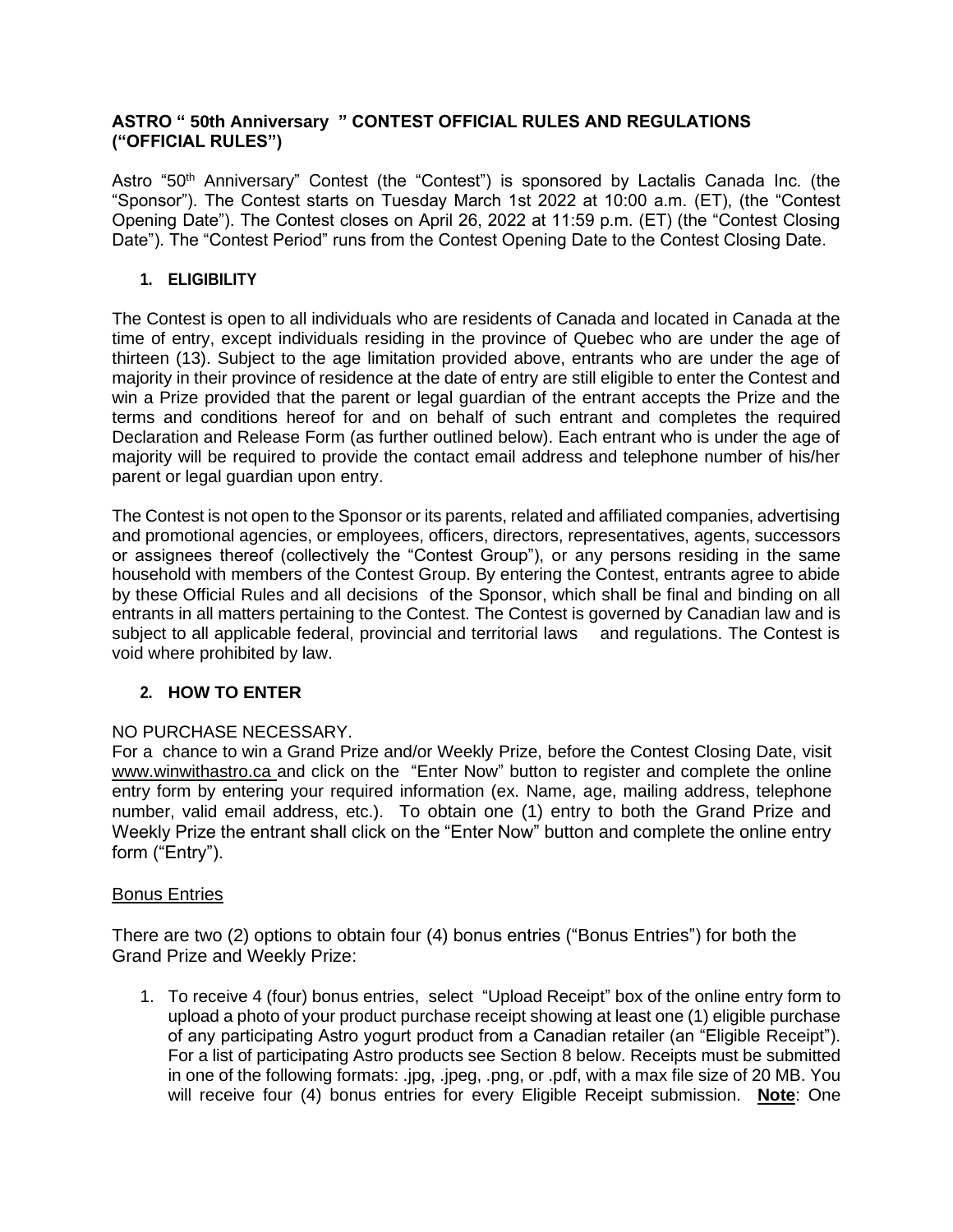Eligible Receipt = 1 Bonus Entry (i.e.: 4 entries), regardless of the number of participating Astro products on the Eligible Receipt.

2. No Purchase Necessary. To receive four (4) bonus entries without a Purchase, " select "Upload 50 word essay" box to upload an original 50 word essay on how you are going to celebrate Astro's 50th Anniversary and click submit. Essays must be submitted in doc, docx or pdf. format. You will receive four (4) bonus entries for each essay."

You must have a valid email address, phone number, and mailing address to enter the Contest. Only one (1) email address account and one (1) telephone number may be used by any person to enter the Contest. Proof of sending an online entry is not proof of receipt by the Sponsor. If the Contest entrant is under the age of majority in his/her province of residence at the time of entry, he or she must provide the email address and telephone number of his/her parent or legal guardian during the Contest registration process.

**Limit of one (1) Entry and (1) Bonus Entry (i.e.: Bonus Entries with a total of 4 entries) per person per day during the Contest Period**. For clarity: 1) for additional single entries, you can obtain 1 Entry per day by clicking on "Enter Now" and 2) for additional Bonus Entries, you can obtain 4 entries per day by one of the 2 methods described above.

**Note**: For Weekly Prizes, an Entry & Bonus Entries will count towards the week of entry and will **\*not\*** carry over into subsequent Weekly Draw Periods (as such term is defined below).

If any entrant attempts to obtain more than the specified number of entries, the Sponsor may, in its sole and absolute discretion, disqualify the entrant from the Contest and disqualify all of that entrant's entries.

Entries will be declared invalid if they are late, illegible, incomplete, damaged, irregular, mutilated, forged, garbled or mechanically or electronically reproduced. Should it be discovered that an entrant is using the aid of computer software programs to auto-fill entries in an unauthorized manger, that entrant will be immediately disqualified from the Contest. The Sponsor reserves the right to disqualify all such entrants from future contests conducted by the Sponsor without further notice.

# **3. PRIZING**

All Prizes must be accepted as awarded without substitution and are not transferable. If a Prize winner is under the age of majority in their province of residence, the Declaration and Release Form required to claim the Prize must be signed by a parent/legal guardian (as described in section 5 below).

The Sponsor reserves the right, in the event that a Prize, or any component of a Prize, cannot be awarded as described for any reason, to substitute the same for another prize or component of equal or greater value without liability.

If the selected entrant of a Prize forfeits the Prize, it will be re-awarded at the option of the Sponsor, subject to, among other things, time availability.

**GRAND PRIZE**: There is one (1) Grand Prize available to be won consisting of \$50,000 (CAD). Sponsor's agency will contact the Prize winner directly and help with prize fulfillment. Grand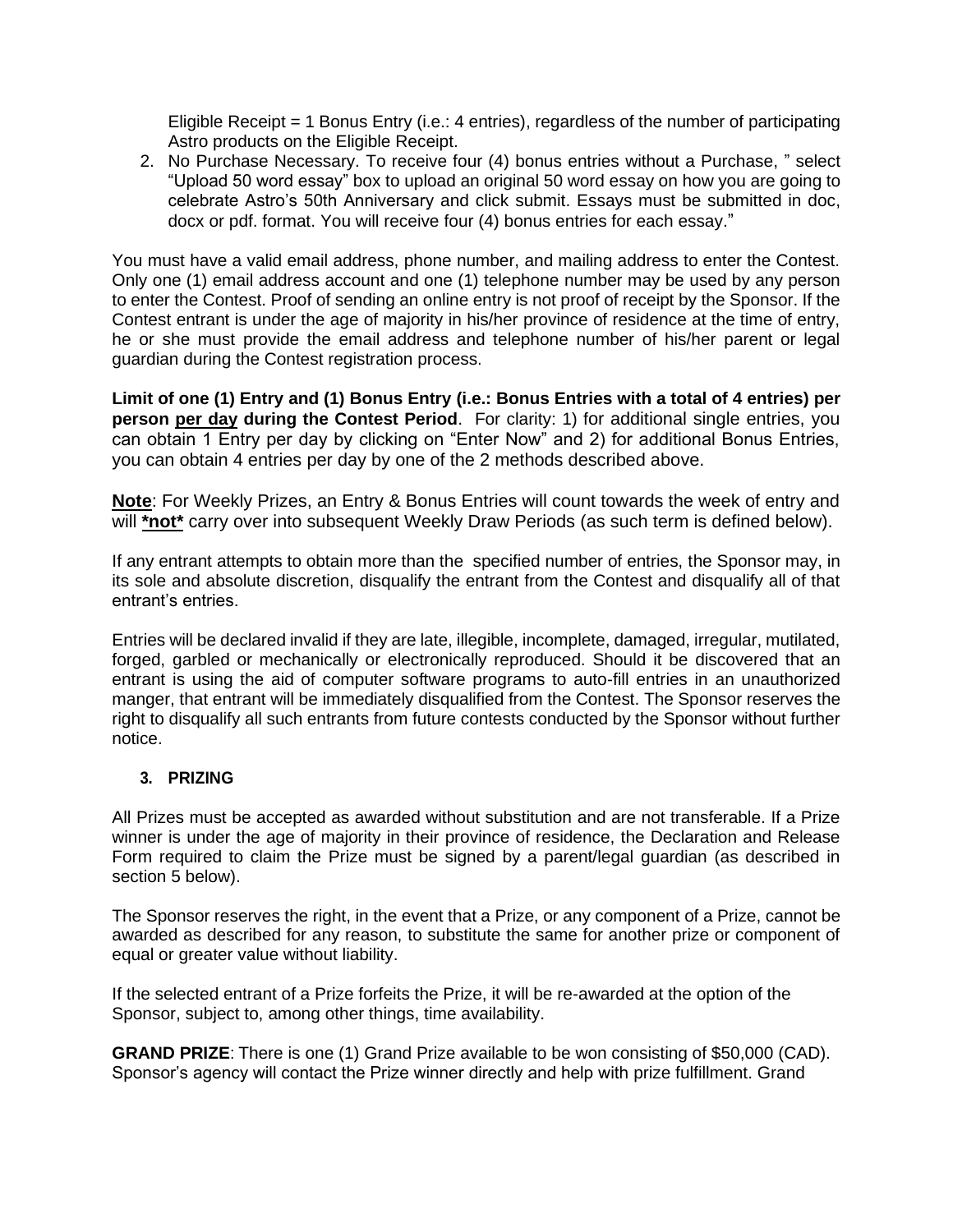Prize must be accepted as awarded and is not transferable. No substitutions except at Sponsor's option.

**Odds of Winning**: The odds of winning the Grand Prize depend on the total number of eligible entries during the Contest Period.

**WEEKLY PRIZES**: There are in total eight (8) Weekly Prizes available to be won during the contest period (one for each Weekly Draw Period as defined in section 5 below), each consisting of \$1,000(CAD). Weekly Prizes must be accepted as awarded and are not transferable. No substitutions except at Sponsor's option. Sponsor's agency will contact the Prize winner directly and help with prize fulfillment.

**Odds of Winning**: The odds of winning a Weekly Prize depend on the total number of eligible entries during the Weekly Draw Period, as described below.

**Limit**: No limit on the number of Weekly Prizes that an individual can win.

# **4. GRAND PRIZE DRAWS**

A random draw for one (1) Grand Prize will be held on Wednesday April 27, 2022 at 10:00 a.m. (ET) in Toronto, ON by an independent contest organization from among all eligible entries received by the Contest Closing Date. The odds of winning the Grand Prize will depend on the total number of eligible entries received during the Contest Period.

Three (3) attempts will be made to contact the selected entrant at the email address and two (2) attempts at the phone number provided on their entry form between 9:00 a.m. and 5:00 p.m. ET during a period of seven (7) days following the draw. If the selected entrant cannot be contacted within seven (7) days, by either email or phone, he/she will be considered to have forfeited the Prize and will be disqualified and another entrant may be drawn from the remaining eligible entries until such time as contact is made with a selected entrant or there are no more eligible entries, whichever comes first. The Sponsor will not be responsible for failed attempts to contact a selected entrant.

### **5. WEEKLY PRIZE DRAWS**

A random draw for each Weekly Prize will be held each Tuesday beginning on March 8, 2022 until April 26, 2022 at 1:00 PM (ET) in Toronto, ON by an independent contest organization from among all eligible entries received during the preceding Weekly Draw Period as set out in the table below. The odds of winning a Weekly Prize will depend upon the total number of eligible entries received during the Weekly Draw Period. In the event that no eligible entries are received for a Weekly Prize during a Weekly Draw Period ("No Entry Week"), then on the next Weekly Draw Period following the No Entry Week, two (2) random draws will take place, provided that on the said following Weekly Draw Period has at least two (2) eligible entries. For clarity, for Weekly Prizes, an Entry & Bonus Entries will count towards the week of entry and will **\*not\*** carry over into subsequent Weekly Draw Periods.

For the purposes of this Contest, there will be eight (8) Weekly Draw Periods that will run as follows: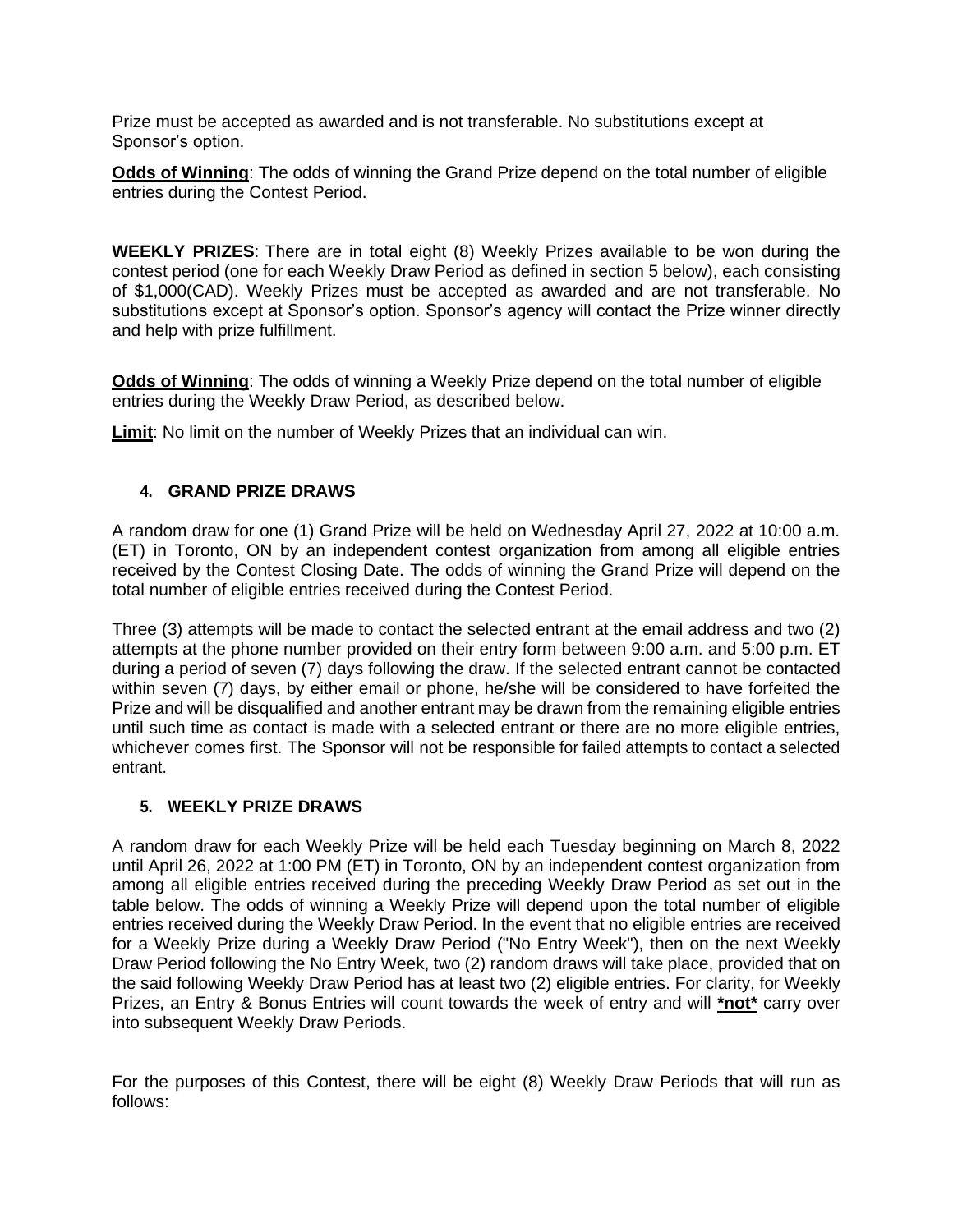| <b>Week Draw</b><br>Period 1 | Starts at 10:00 AM March 01, 2022<br>$(ET)$ on |                | And ends at<br>12:00 PM (ET)             | March 08, 2022 |
|------------------------------|------------------------------------------------|----------------|------------------------------------------|----------------|
| <b>Week Draw</b><br>Period 2 | Starts at 12:01 PM<br>$(ET)$ on                | March 08, 2022 | on<br>And ends at<br>12:00 PM (ET)       | March 15, 2022 |
| <b>Week Draw</b><br>Period 3 | Starts at 12:01 PM March 15, 2022<br>$(ET)$ on |                | on<br>And ends at<br>12:00 PM (ET)<br>on | March 22, 2022 |
| Week Draw<br>Period 4        | Starts at 12:01 PM<br>$(ET)$ on                | March 22, 2022 | And ends at<br>12:00 PM (ET)<br>on       | March 29, 2022 |
| <b>Week Draw</b><br>Period 5 | Starts at 12:01 PM March 29, 2022<br>$(ET)$ on |                | And ends at<br>12:00 PM (ET)<br>on       | April 05, 2022 |
| Week Draw<br>Period 6        | Starts at 12:01 PM<br>$(ET)$ on                | April 05, 2022 | And ends at<br>12:00 PM (ET)<br>on       | April 12, 2022 |
| <b>Week Draw</b><br>Period 7 | Starts at 12:01 PM April 12, 2022<br>$(ET)$ on |                | And ends at<br>12:00 PM (ET)<br>on       | April 19, 2022 |
| <b>Week Draw</b><br>Period 8 | Starts at 12:01 PM April 19, 2022<br>(ET) on   |                | And ends at<br>11:59 PM (ET)<br>on       | April 26, 2022 |

Three (3) attempts will be made to contact the selected entrant at the email address and two (2) attempts at the phone number provided on their entry form between 9:00 a.m. and 5:00 p.m. ET during a period of seven (7) days following the draw. If the selected entrant cannot be contacted within seven (7) days, by either email or phone, he/she will be considered to have forfeited the Prize and will be disqualified and another entrant may be drawn from the remaining eligible entries until such time as contact is made with a selected entrant or there are no more eligible entries, whichever comes first. The Sponsor will not be responsible for failed attempts to contact a selected entrant.

# **6. CLAIMING YOUR PRIZE**

All Prize claims are subject to verification. To be declared a winner, each selected entrant (or his/her parent or legal guardian, if the selected entrant is under the age of majority in his/her province of residence) must answer correctly, without assistance of any kind, whether mechanical or otherwise, a mathematical skill- testing question posed by email at the address provided during registration for the Contest. Each selected entrant will also be required to sign a Declaration and Release Form (the "Release Form") (or, if the selected entrant(s) is under the age of majority in his/her province of residence, he/she must have his/her parent or legal guardian sign such Release Form on his/her behalf) confirming compliance with the Official Rules, acceptance of the Prize as awarded, without substitution, and releasing the Sponsor, the Contest Group, the independent contest organization and each of their respective shareholders, directors, officers, employees, agents, representatives, parents, subsidiaries, affiliated and related companies,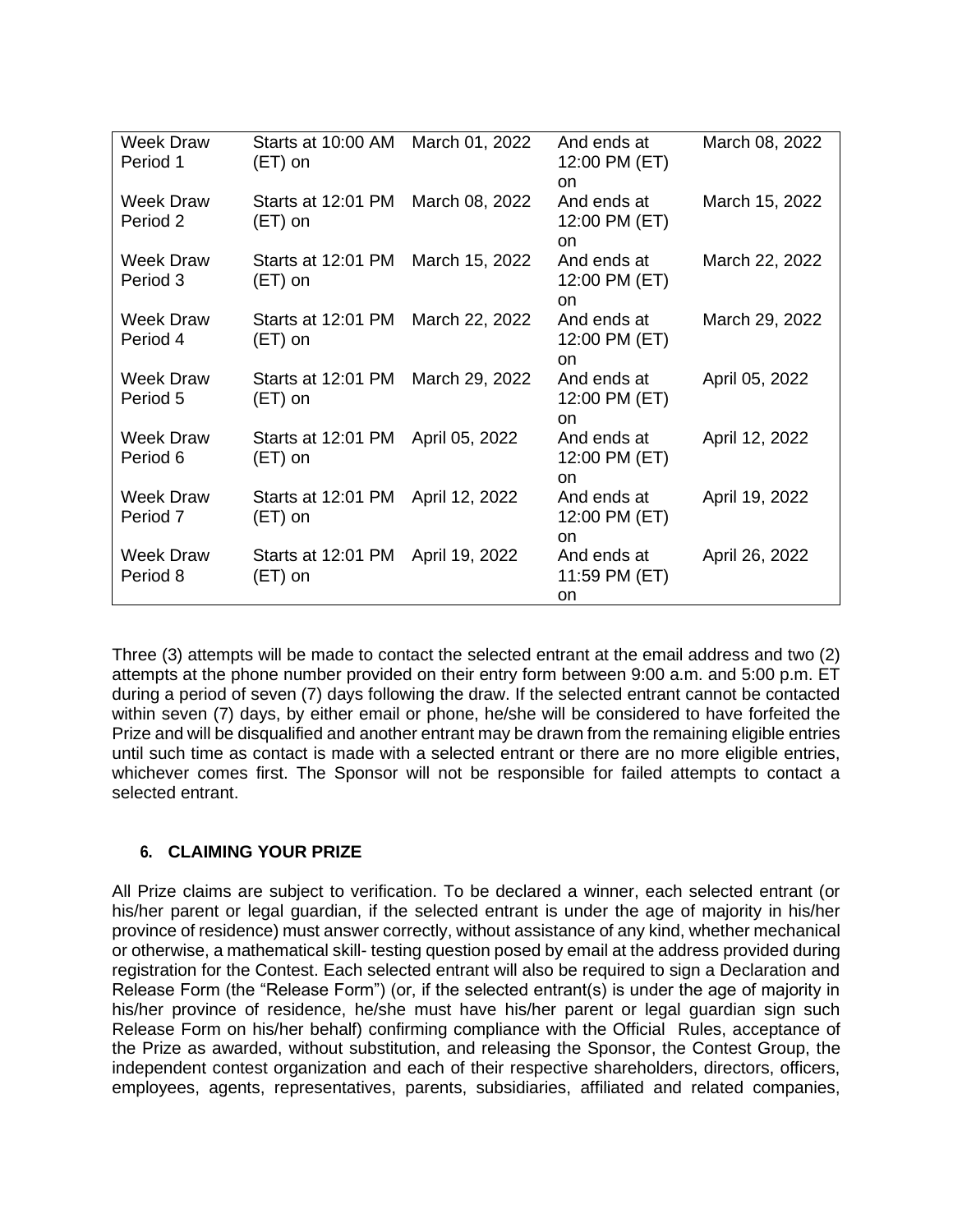successors and assigns (collectively, the "Released Parties") from any liability in connection with any Prize or the Contest.

Each selected entrant must return a signed Release Form within thirty (30) days of receipt, or he/she will be disqualified from receiving the Prize and another entrant may be selected from the remaining eligible entrants until such time as a winner is chosen or there are no more eligible entrants, whichever comes first. The Sponsor will contact each Prize winner within thirty (30) days of receiving his/her signed Release Form to arrange delivery of the Prize. For the Prizes, please allow up to 6 to 8 weeks for delivery of the Prize from the end of the Contest Period.

The refusal by any potential winner to accept a Prize releases and forever discharges the Released Parties of all obligations related to the Prize, including delivery. If a potential winner is found to be ineligible, declines to accept the Prize, or in the event that the Prize confirmation or Prize itself is returned undeliverable, the Prize will be forfeited and an alternative eligible entrant may be randomly selected from the remaining eligible entries at Sponsor's sole discretion.

### **7. GENERAL**

#### **Official Rules Govern**

In the event of a conflict between the Official Rules and any instructions or interpretations of these Official Rules given by an employee of the Sponsor regarding the Contest, these rules shall prevail. In the event of any discrepancy or inconsistency between the terms and conditions of these Official Rules and disclosures or other statements contained in any Contest-related materials including, but not limited to, the registration form, point of sale, print or online advertising, the terms and conditions of these Official Rules shall prevail, govern and control.

#### **Indemnification**

By submitting an entry into this Contest, each entrant confirms his or her understanding of and compliance with these Official Rules. Each entrant hereby releases and holds the Released Parties harmless from any and all liability for any injuries, loss or damage of any kind to the entrant or any other person, including personal injury, death or property damage, resulting in whole or in part, directly or indirectly, from acceptance, possession, use or misuse of any Prize, participation in the Contest, any breach of the Official Rules, or in any Prize-related activity, including, but not limited to, computer viruses that the entrant or their household members may come into contact with through their participation in the Contest. The entrant agrees to fully indemnify the Released Parties from any and all claims by third parties relating to the Contest, without any limitation, whatsoever.

#### **Limitation of Liability**

Incomplete entries, damaged entries, illegible entries or entries received after the Contest Closing Date will not be accepted. The Released Parties take no responsibility for lost, stolen, misdirected, damaged, illegible or late entries, which for any reason are not received before the Contest Closing Date, or for printing, distribution or production errors.

None of the Released Parties assumes any responsibility for any problems or technical malfunctions of or relating to any telephone network or lines, unavailable network connections, failed, incorrect, inaccurate, incomplete, garbled or delayed electronic communications (regardless of whether caused by the sender or by any of the equipment or programming associated with or utilized in this Contest), human error in the processing of entries in this Contest, computer online systems or servers, computer software problems, traffic congestion on the Internet or at any website, or other errors or difficulties of any kind whether human, mechanical,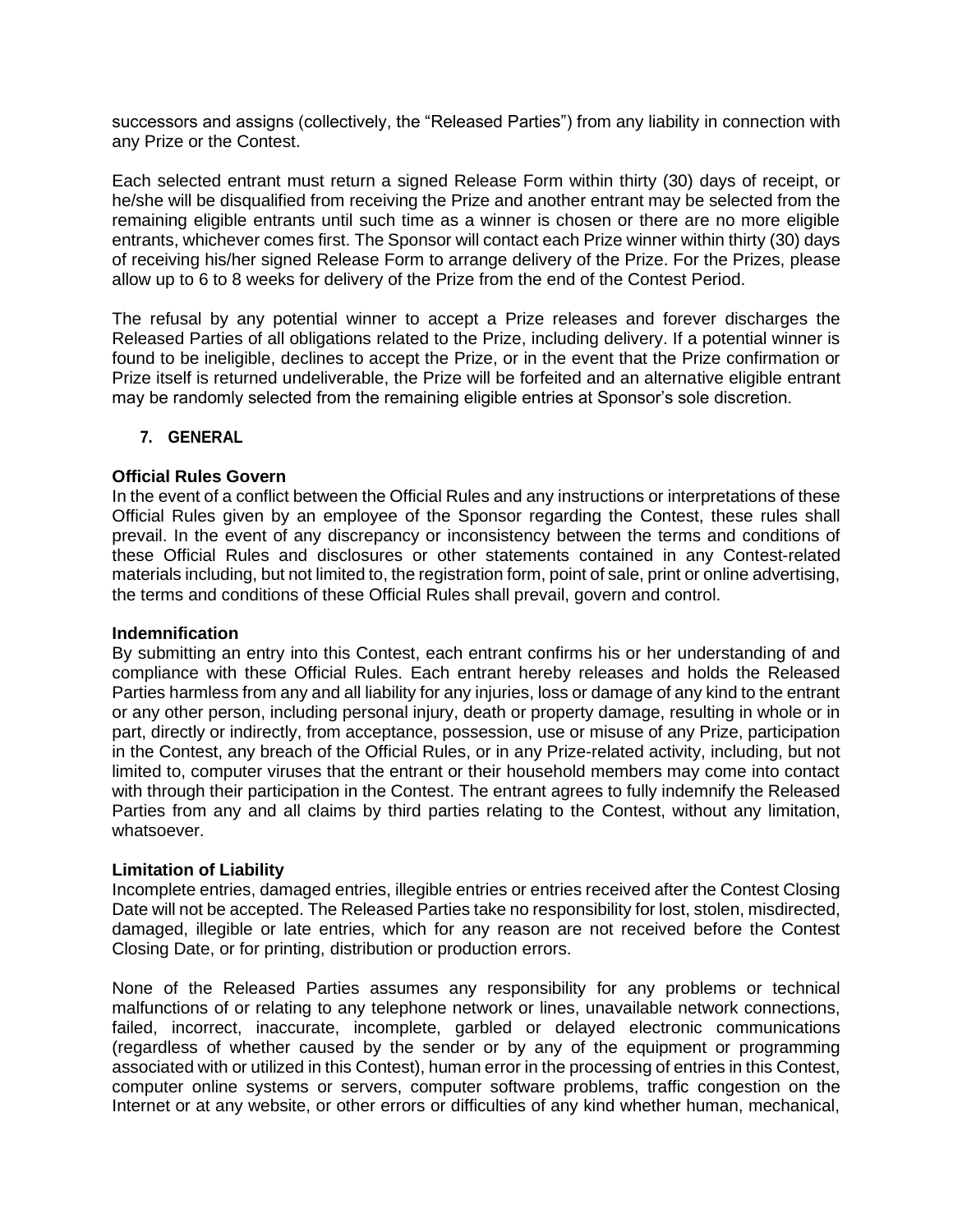electronic, computer, network, typographical, printing or otherwise relating to or in connection with the Contest, including, without limitation, errors or difficulties which may occur in connection with the administration of the Contest, the processing of entries, the announcement of any Prize or in any Contest-related materials; nor will any of the Released Parties assume any responsibility for any damage to an entrant's or any person's computer or for breaches of privacy due to interference by third party computer "hackers" arising as a result of participating in this Contest.

For avoidance of doubt, none of the Released Parties assumes any liability for any personal injury or property damage or losses of any kind, including without limitation, direct, indirect, consequential, incidental or punitive damages which may be sustained to an entrant's or any other person's computer equipment resulting from an entrant's attempt to either participate in the Contest or download any information in connection with participating in the Contest or use of any website. Without limiting the foregoing, everything on any website is provided "as is" without any warranty of any kind, either express or implied, including but not limited to, the implied warranties of merchantability, fitness for a particular purpose or non-infringement. Furthermore, none of the Released Parties assumes any liability for any additional aspects of the Contest.

#### **Contest Administration**

All entries are the property of the Sponsor and none shall be returned. All decisions regarding the Contest remain with the Sponsor. In addition, the Sponsor reserves the right, in its sole discretion, subject to the approval of the Régie des Alcools, des Courses et des Jeux (the "RACJ"), to modify, cancel, suspend and/or terminate any or all parts of the Contest for any reason.

The Sponsor reserves the right, in its sole discretion, to disqualify any individual that it finds to be in violation of these Official Rules. The Sponsor reserves the right to refuse an entry from a person whose eligibility is in question or who has been disqualified or is otherwise ineligible to enter. Any attempt to tamper with the entry process, interfere with these Official Rules, deliberately damage any website or undermine the administration, security or legitimate operation of the Contest, is a violation of criminal and civil laws, and the Sponsor reserves the right to seek damages and/or other relief (including attorneys' fees) from all persons responsible for such acts to the fullest extent permitted by law, which may include banning or disqualifying entrants from this and future Sponsor contests. In its sole determination, the Sponsor may disqualify any person who acts in any manner to threaten or abuse or harass any person and to void all such person's associated entries. The Sponsor reserves the right, in its sole discretion, to terminate or suspend the Contest should fraud, computer viruses, programming bugs, or other reasons beyond the control of Sponsor corrupt the security, proper play, operation, or administration of the Contest.

In the event of a dispute regarding the identity of the person submitting an entry, the entry will be deemed to be submitted by the Authorized Account Holder in whose name the email account is registered, provided that person meets all eligibility criteria of this Contest. "Authorized Account Holder" shall mean the natural person assigned to an email address and/or telephone number, by an Internet access provider, online service provider, telephone service provider or other organization that is responsible for assigning email addresses for the domain associated with the submitted email address.

For Quebec residents, any litigation respecting the conduct or organization of a publicity contest may be submitted to the RACJ. Any litigation respecting the awarding of a prize may be submitted to the RACJ only for the purposes of helping the parties reach a settlement.

### **Privacy and Publicity Rights**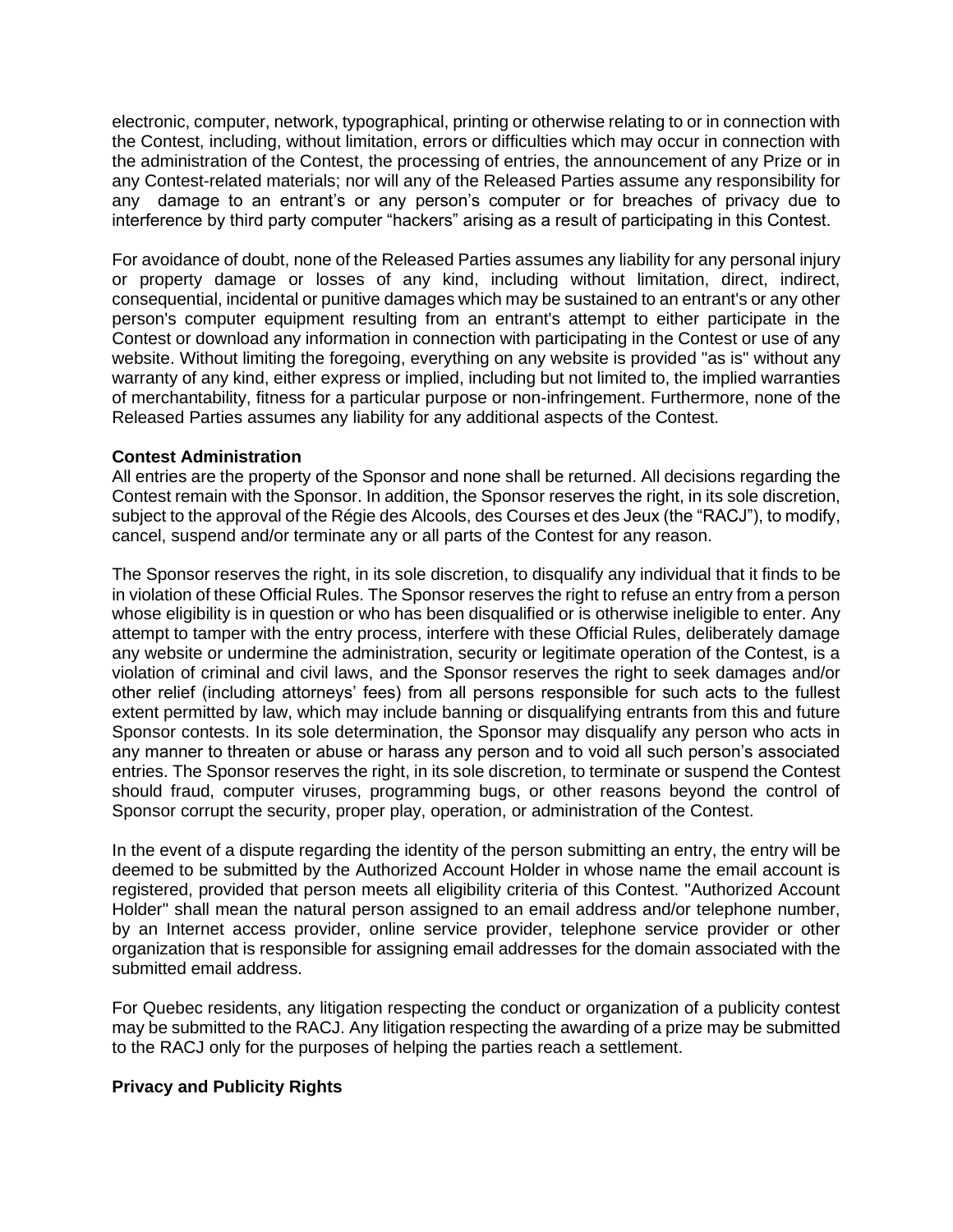By accepting a Prize, each selected entrant agrees to allow the Contest Group and/or the Contest Group's designees the perpetual right to use his/her name, biographical information, image, photos and/or likeness and statements for programming, promotion, trade, commercial, advertising and publicity purposes, at any time or times, in all media now known or hereafter discovered, worldwide, including but not limited to on television, video, the World Wide Web and Internet, without notice, review or approval and without additional compensation, except where prohibited by law.

The Contest Group respects your right to privacy. Personal information collected from entrants will only be used by the Contest Group to administer the Contest and, only if consent is actively given at the time of entry, to provide entrants with information regarding upcoming promotions and/or events, product news or special offers from the Contest Group. For more information regarding the manner of collection, use and disclosure of personal information by the Sponsor, please refer to the Sponsor's privacy policy, available at [www.lactalis.ca](http://www.lactalis.ca/)

### **Governing Law & Other General Provisions**

The Contest is subject to applicable federal, provincial and territorial laws and regulations. The Official Rules are subject to change without notice in order to comply with any applicable federal, provincial and territorial laws or the policy of any other entity having jurisdiction over the Sponsor. All issues and questions concerning the construction, validity, interpretation and enforceability of the Official Rules or the rights and obligations as between an entrant and the Sponsor in connection with the Contest shall be governed by and construed in accordance with the laws of the province of Ontario, including procedural provisions, without giving effect to any choice of law or conflict of law rules or provisions that would cause the application of any other jurisdiction's laws.

The invalidity or unenforceability of any provision of these Official Rules shall not affect the validity or enforceability of any other provision. In the event that any provision is determined to be invalid or otherwise unenforceable or illegal, these Official Rules shall otherwise remain in effect and shall be construed in accordance with their terms as if the invalid or illegal provision were not contained herein.

Any words herein importing the masculine gender shall include the feminine gender and vice versa in both the singular and the plural.

In the event of any discrepancy or inconsistency between the English language version and the French language version of the Official Rules, as applicable, the English version shall prevail, govern and control.

| <b>UPC</b>   | <b>Finished Good Description</b>                      |
|--------------|-------------------------------------------------------|
| 068200750156 | ASTRO ORIGINAL BALKAN STYLE 6% PLAIN 750 GM           |
| 057825750023 | ASTRO ORIGINAL BALKAN STYLE PLAIN YOGOURT 2% 750 GM   |
| 057825750016 | ASTRO ORIGINAL BALKAN STYLE PLAIN YOGOURT 3.% 750 GM  |
| 057825750030 | ASTRO ORIGINAL BALKAN STYLE PLAIN YOGOURT 1% 750 GM   |
| 057825750078 | ASTRO ORIGINAL BALKAN STYLE PLAIN 0.3% FAT FREE 750GM |
| 068200442884 | ASTRO ORIGINAL BALKAN 3.25% CHERRY 650GM              |

### **8. PARTICIPATING PRODUCTS**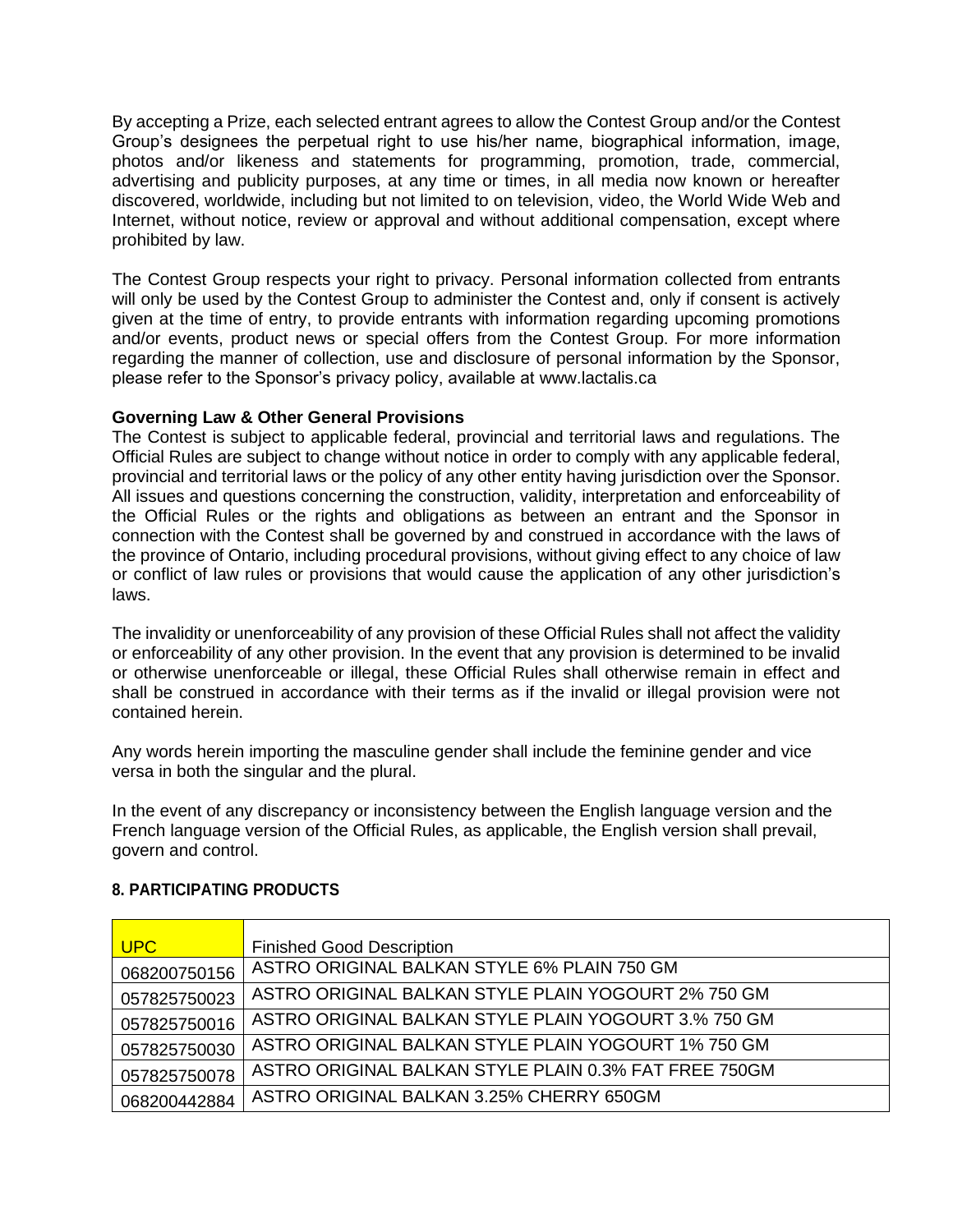| 068200442839 | ASTRO ORIGINAL BALKAN 6% STRAWBERRY DELIGHT 650GM      |
|--------------|--------------------------------------------------------|
| 068200443065 | ASTRO ORIGINAL BALKAN STYLE 3.25% VANILLA 650 GM       |
| 068200442877 | ASTRO ORIGINAL BALKAN 3.25% BANANA CREAM 650GM         |
| 068200442846 | ASTRO ORIGINAL BALKAN 3.25% LEMON 650GM                |
| 068200442600 | ASTRO ORIGINAL BALKAN 3.25% MAPLE 650GM                |
| 068200442945 | ASTRO ORIGINAL BALKAN 3.25% BLUEBERRY 650GM            |
| 057825750085 | ASTRO ORIGINAL BALKAN NATURALLY FLV 1% FRNCH VAN 750GM |
| 068200442822 | ASTRO ORIGINAL BALKAN 6% CAPPUCCINO 650GM              |
| 068200442709 | ASTRO ORIGINAL ORGANIC 2% PLAIN 650GM                  |
| 068200442730 | ASTRO ORIGINAL ORGANIC BALKAN 6% NATURAL PLAIN 650GM   |
| 068200442716 | ASTRO ORIGINAL ORGANIC VANILLA 650 GM                  |
| 068200346724 | ASTRO SMOOTH N FRUITY STIRRED 2% BLUEBERRY 650 GM      |
| 068200346748 | ASTRO SMOOTH N FRUITY STIRRED 2% PEACH 650 GM          |
| 068200346755 | ASTRO SMOOTH N FRUITY STIRRED 2% STRAWBERRY 650 GM     |
| 068200346717 | ASTRO SMOOTH N FRUITY STIRRED 2% FRENCH VANILLA 650GM  |
| 068200347448 | ASTRO BIOBEST LACTOSE REDUCED 1% PLAIN 750 GM          |
| 068200442501 | ASTRO ORIGINAL BALKAN LF 6% PLAIN 650GM                |
| 068200325415 | ASTRO ORIGINAL KEFIR PROBIOTIC VANILLA 3% 500GM        |
| 068200325422 | ASTRO ORIGINAL KEFIR PROBIOTIC STRAWBERRY 2.5% 500GM   |
| 068200325408 | ASTRO ORIGINAL KEFIR PROBIOTIC PLAIN 3% 500GM          |
| 068200325439 | ASTRO ORIGINAL KEFIR PROBIOTIC BLBRY PMGRNT 2.5% 500GM |
| 068200325149 | ASTRO ORIGINAL RASPBERRY WHITE CHOCOLATE 6X500g        |
| 068200325132 | ASTRO ORIGINAL MANGO VANILLA CREAM 6X500g              |
| 068200325378 | ASTRO ORIGINAL BAKED APPLE CINNAMON 6X500g             |
| 068200315898 | ASTRO SMOOTH N FRUITY STRD 2% STR/BLU/CHR 12X100GM     |
| 068200315881 | ASTRO SMOOTH N FRUITY STRD 2% VAN/RAS/PCH 12X100GM     |
| 068200316208 | ASTRO SMOOTH N FRUITY STRD 2% VANILLA/STRAWBRY12X100GM |
| 068200326016 | ASTRO SMOOTH N FRUITY STRAWBERRY 4X100GM               |
| 068200326009 | ASTRO SMOOTH N FRUITY BLUEBERRY 4X100GM                |
| 068200326078 | ASTRO SMOOTH N FRUITY VANILLA 4X100GM                  |
| 068200315904 | ASTRO ORIGINAL BALKAN ST RSP/STR/BLK CHRY/NEC 12X100GM |
| 068200315911 | ASTRO ORIGINAL BALKAN STYL PCH/FLDBRY/STR/BRY 12X100GM |
| 068200366050 | ASTRO ORIGINAL BALKAN STYLE ASST P/FB/SB/BB 24X100GM   |
| 068200315478 | ASTRO ORIGINAL BALKAN STRWBRY/VNIL/PCH/BLUBRY12X100GM  |
| 068200315447 | ASTRO ORIGINAL BALKAN VANCR STRWBERRY DELIGHT 12X100GM |
| 057825175130 | ASTRO ORIGINAL BALKAN STYLE FIRM 4.5% FRNCH VAN 175GM  |
| 057825175123 | ASTRO ORIGINAL BALKAN STYLE FIRM4.5% CAPPUCCINO 175GM  |
| 057825175031 | ASTRO ORIGINAL BALKAN STYLE FOB 4.5% PEACH 175GM       |
| 057825175017 | ASTRO ORIGINAL BALKAN STYLE FOB 4.5% STRAW 175GM       |